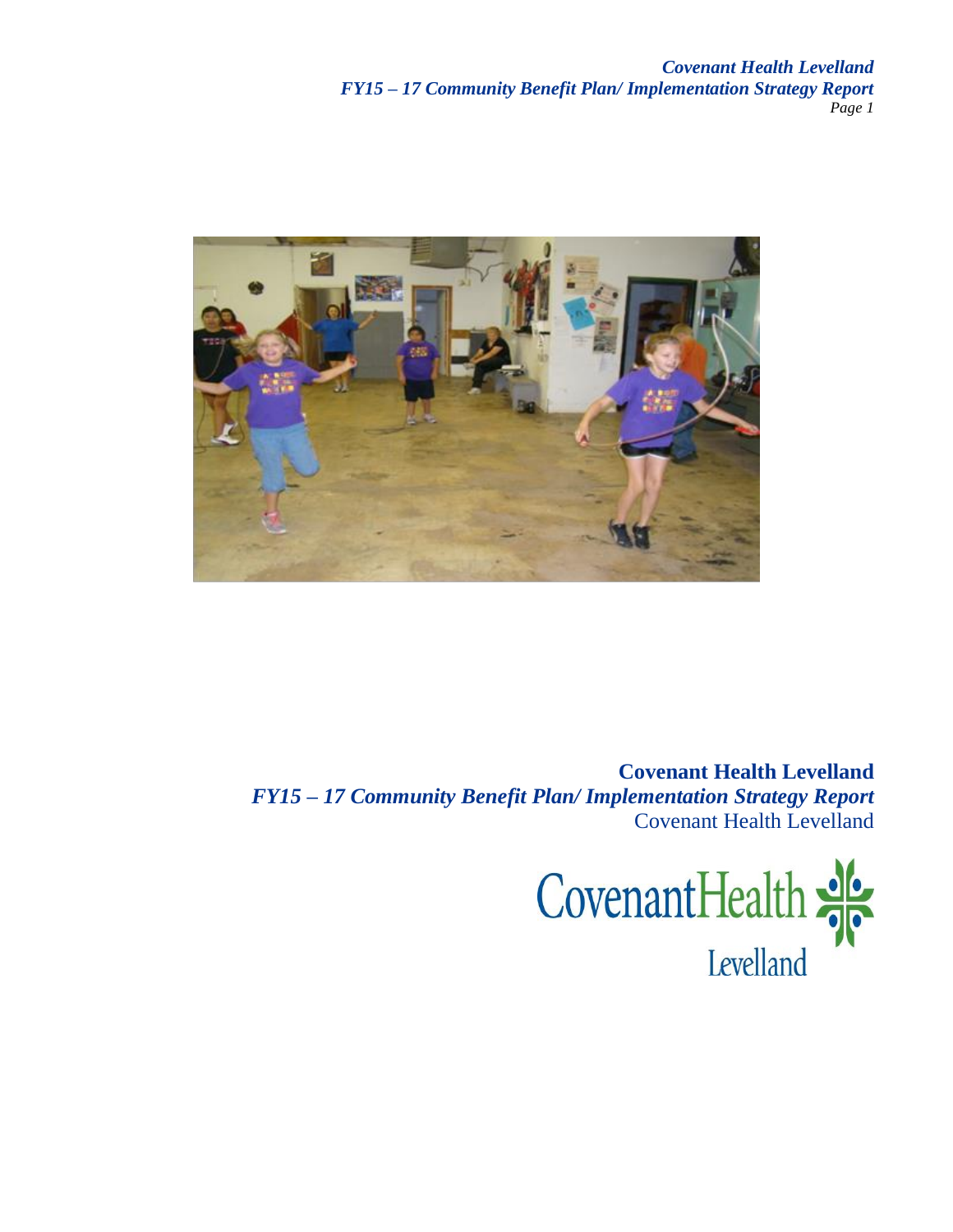## **TABLE OF CONTENTS**

# **EXECUTIVE SUMMARY**

# **INTRODUCTION – WHO WE ARE AND WHY WE EXIST**

**Mission, Vision and Values and Strategic Direction**

## **ORGANIZATIONAL COMMITMENT**

**Community Benefit Governance and Management Structure**

#### **COMMUNITY**

**Community Served**

**Hospital Total Service Area**

**Community Need Index**

## **COMMUNITY NEEDS ASSETS ASSESSMENT PROCESS**

**Summary of Community Needs and Assets Assessment**

**Identification and Selection of DUHN Communities**

**Prioritized Community Health Needs**

## **COMMUNITY BENEFIT PLAN**

**Summary of Community Benefit Planning Process**

**Addressing the Needs of the Community: FY15 – 17 Community Benefit Plan**

**Planning for the Uninsured and Underinsured** 

**Other Community Benefit** 

**Needs Beyond the Hospital Service Program**

**Governance Approval**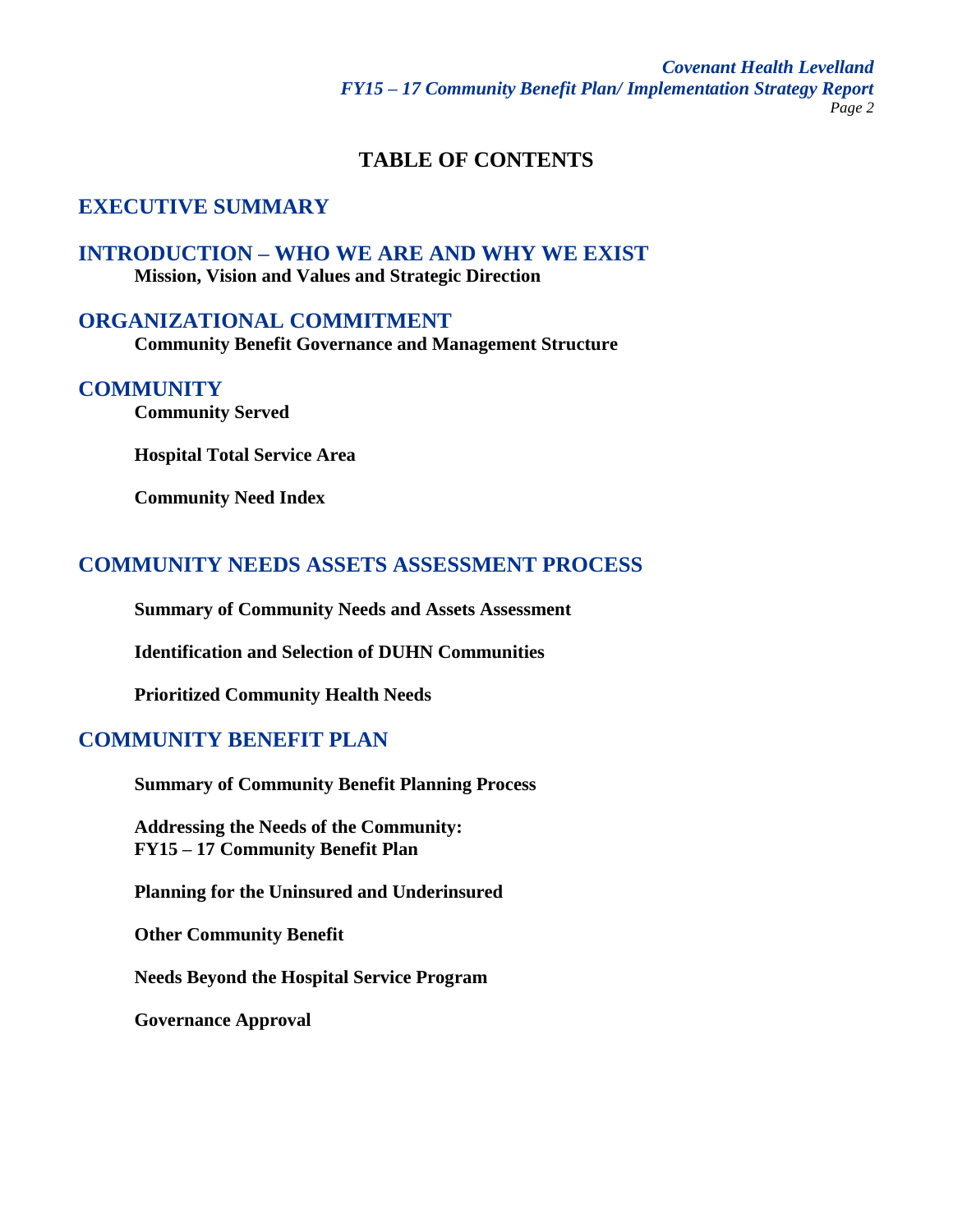## **EXECUTIVE SUMMARY**

Covenant Health Levelland, is an acute-care hospital founded in 1971 is located in Levelland, Texas. It is a member of St. Joseph Health. The facility has forty-eight licensed beds and a campus that is approximately #11acres in size. Covenant Health Levelland. has a staff of more than one hundred and seventy three and professional relationships with more than six local physicians. Major programs and services include cardiac care, critical care, diagnostic imaging, emergency medicine and obstetrics.

In response to identified unmet health-related needs in the community needs assessment, during FY15-17 Covenant Health Levelland will focus on the following Community Benefit Services: Dental Sealant Clinics for 3<sup>rd</sup> Graders in Hockley and Cochran County, The Fever Education Project for New Parents, The Stork's Nest Pre-Natal Education Program and Suicide Education and Prevention in Hockley and Cochran Counties. These programs are for the broader and underserved disadvantaged members of the surrounding community.

# **Dental Sealant Program for 3rd Graders in Hockley and Cochran County**

Covenant Health Levelland will partner with the Covenant Health Community Outreach Dental Services Program of Covenant Health System to provide dental sealant services to  $3<sup>rd</sup>$  graders attending public schools residing in Hockley & Cochran County. Working cooperatively with the school systems, students will be asked to bring back a completed Parental Permission Form for the Dental Exam and the

Application of Dental Sealants will be done if needed. There is no cost to the student for this service.

All third grade students will receive a Dental Hygiene Bag consisting of a New Toothbrush, Toothpaste, Dental Floss and a Toothbrush Cover. A Dental Assistant from the Covenant Dental Services Program will provide a Dental Hygiene Presentation. Parents of Students with emerging dental problems will be contacted as well as parents of students with emergency dental problems will be contacted and will be referred for additional dental services. A Referral Sheet listing local dentists accepting CHIP and Medicaid Patients will be provided to students as well as information listing The Covenant Dental Services Program for additional reduced or free dental services.

#### **The Stork's Nest Pre-Natal Education Program**

The Covenant Health Levelland March of Dimes Stork's Nest Pre-Natal Education Program will continue to provide free pre-natal education services to pregnant moms in our community with a special emphasis on the recruitment of teen moms. Collaboration with local school districts to increase the enrollment of pregnant teens will be done. Radio Shows on KLVT Radio and articles in the Levelland News Press will also be used to increase class enrollment in the Covenant Hospital Levelland Stork's Nest Program.

#### **The Suicide Education and Prevention Program**

A Community Taskforce Committee consisting of members from South Plains College, Levelland Law Enforcement, Hockley County Sheriff's Department, Catholic Family Services, The Champs Program, The Ministerial Community, Levelland Independent School District, Covenant Counseling Center and Allegiance Behavioral Health, Texas Department of Health, all participated in the development and presentation of a Community Suicide Prevention Conference for the Community in November of 2013. As a result of the Conference, Levelland ISD requested Question Persuade and Refer ( Question,Persuade and Refer(QPR) ) Training for Levelland ISD Staff, not just school counselors, in August of 2014. Plans are being made to address this need. The Suicide Prevention Committee is also looking at other opportunities to network more closely with the Covenant Counseling Center and will be looking at different Community Models across the nation to lower the Number of Suicides in our Community.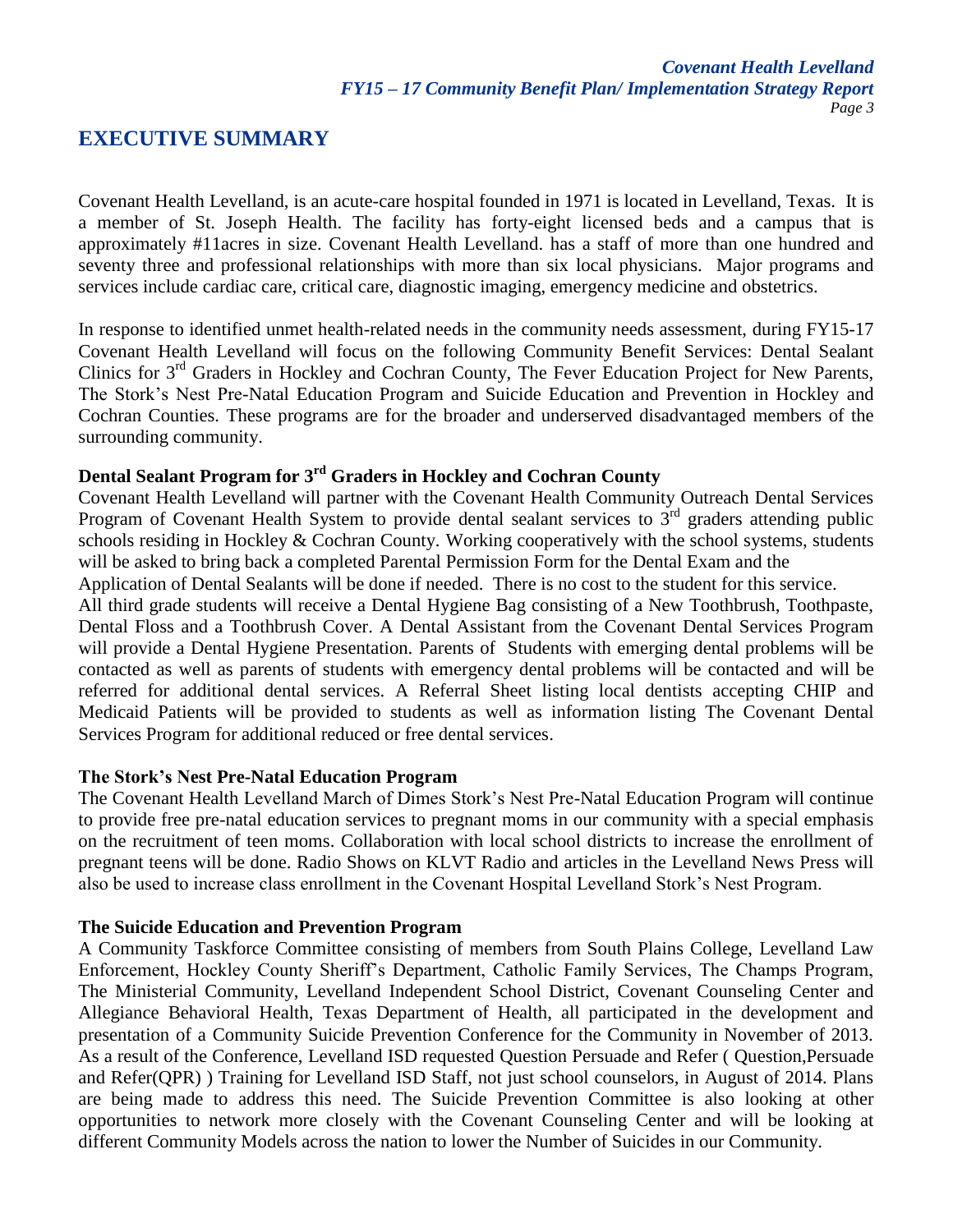Due to the fast pace at which the community and health care industry change, Covenant Health Levelland anticipates that implementation strategies may evolve and therefore, a flexible approach is best suited for the development of its response to the Covenant Health Levelland Community Health Needs Assessment (CHNA). On an annual basis Covenant Health Levelland evaluates its CB Plan, specifically its strategies and resources; and makes adjustments as needed to achieve its goals/outcome measures, and to adapt to changes in resource availability.

#### **Organizational Commitment**

Covenant Health Levelland dedicates resources to improve the health and quality of life for the communities it serves, with special emphasis on the needs of the economically poor and underserved. Each year Covenant Health (including Covenant Health Levelland) allocates 10% of its net income (net realized gains and losses) to the St. Joseph Health Community Partnership Fund. The 10% contributions are used to support Covenant Health Care for the Poor programs, to provide grant funding for local partner agencies, and to maintain reserves. Reserves are maintained to ensure the fund's ability to sustain programs into the future that assist low-income and underserved populations.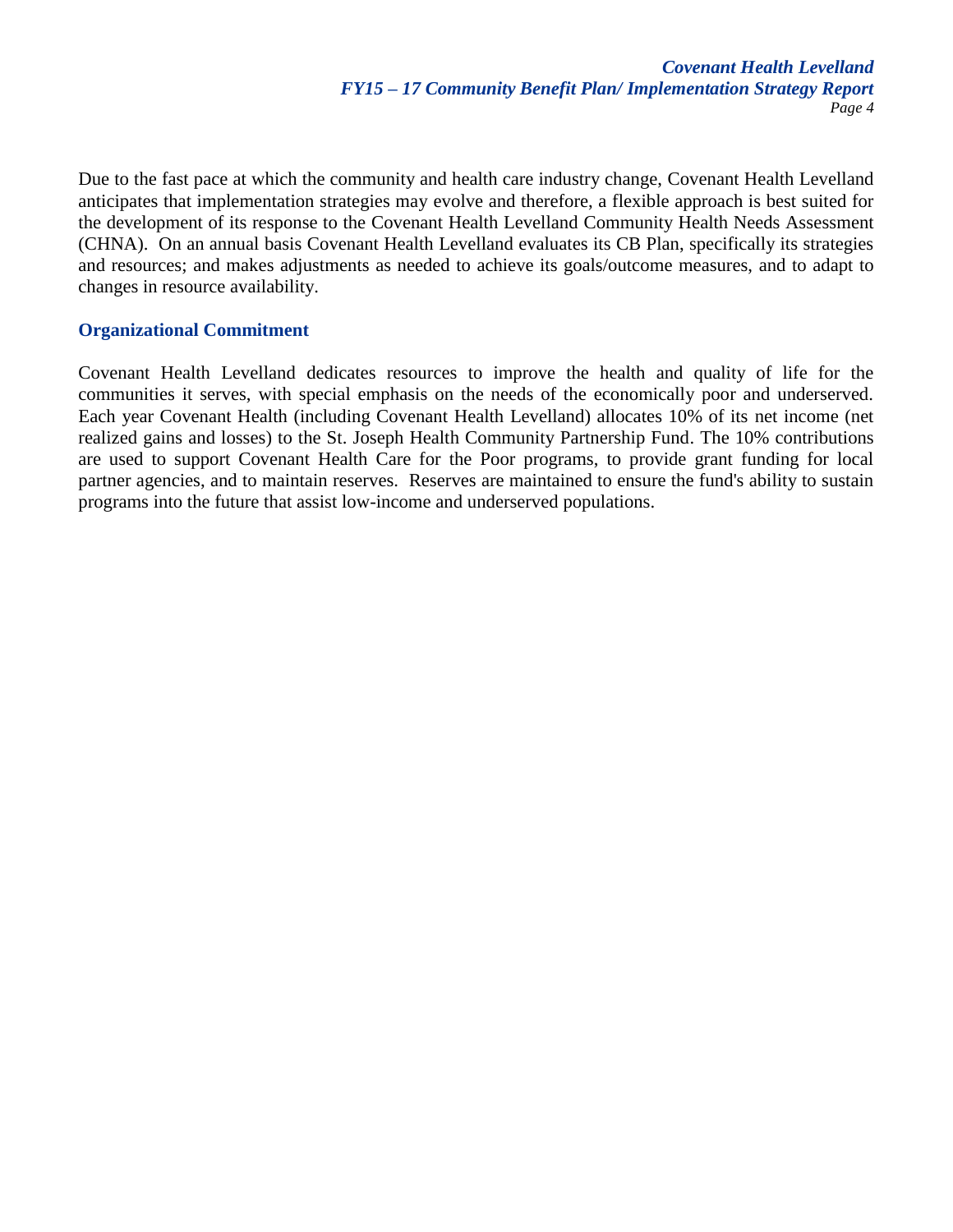## **INTRODUCTION – WHO WE ARE AND WHY WE EXIST**

As a ministry founded by the Sisters of St. Joseph of Orange, Covenant Health Levelland lives out the tradition and vision of community engagement set out hundreds of years ago. The Sisters of St. Joseph of Orange trace their roots back to  $17<sup>th</sup>$  century France and the unique vision of a Jesuit Priest named Jean-Pierre Medaille. Father Medaille sought to organize an order of religious women who, rather than remaining cloistered in a convent, ventured out into the community to seek out "the Dear Neighbors" and minister to their needs. The congregation managed to survive the turbulence of the French Revolution and eventually expanded not only throughout France but throughout the world. In 1912, a small group of the Sisters of St. Joseph traveled to Eureka, California, at the invitation of the local Bishop, to establish a school. A few years later, the great influenza epidemic of 1918 caused the sisters to temporarily set aside their education efforts to care for the ill. They realized immediately that the small community desperately needed a hospital. Through bold faith, foresight and flexibility, in 1920, the Sisters opened the 28 bed St. Joseph Hospital Eureka and the first St. Joseph Health ministry.

#### **Mission, Vision and Values and Strategic Direction**

#### *Our Mission*

*To extend Christian ministry by caring for the whole person—body, mind, and spirit—and by working with others to improve health and quality of life in our communities.*

#### *Our Vision*

*We bring people together to provide compassionate care, promote health improvement and create healthy communities.*

### *Our Values*

*The four core values of Covenant Health -- Service, Excellence, Dignity and Justice - are the guiding principles for all we do, shaping our interactions with those whom we are privileged to serve.*

Covenant Health, Covenant Health Levelland has been meeting the health and quality of life needs of the local community for over forty-three years. Serving the communities of Levelland, Anton,Whitharral Smyer, Ropesville, Sundown, Whiteface and Morton, Covenant Health Levelland is an acute care hospital that provides quality care in the areas of emergency room services, med surg, surgery , maternity services and a swing bed program. With over one hundred and seventy three employees committed to realizing the mission, Covenant Health Levelland is one of the largest employers in the region.

#### **Strategic Direction**

As we move into the future, Covenant Health Levelland is committed to furthering our mission and vision while transforming healthcare to a system that is health-promoting and preventive, accountable in its inevitable rationing decisions, integrated across a balanced network of care and financed according to its ability to pay. To make this a reality, over the next five years (FY14-18) St. Joseph Health, Covenant Health and Covenant Health Levelland are strategically focused on two key areas to which the Community Benefit (CB) Plan strongly align: population health management and network of care.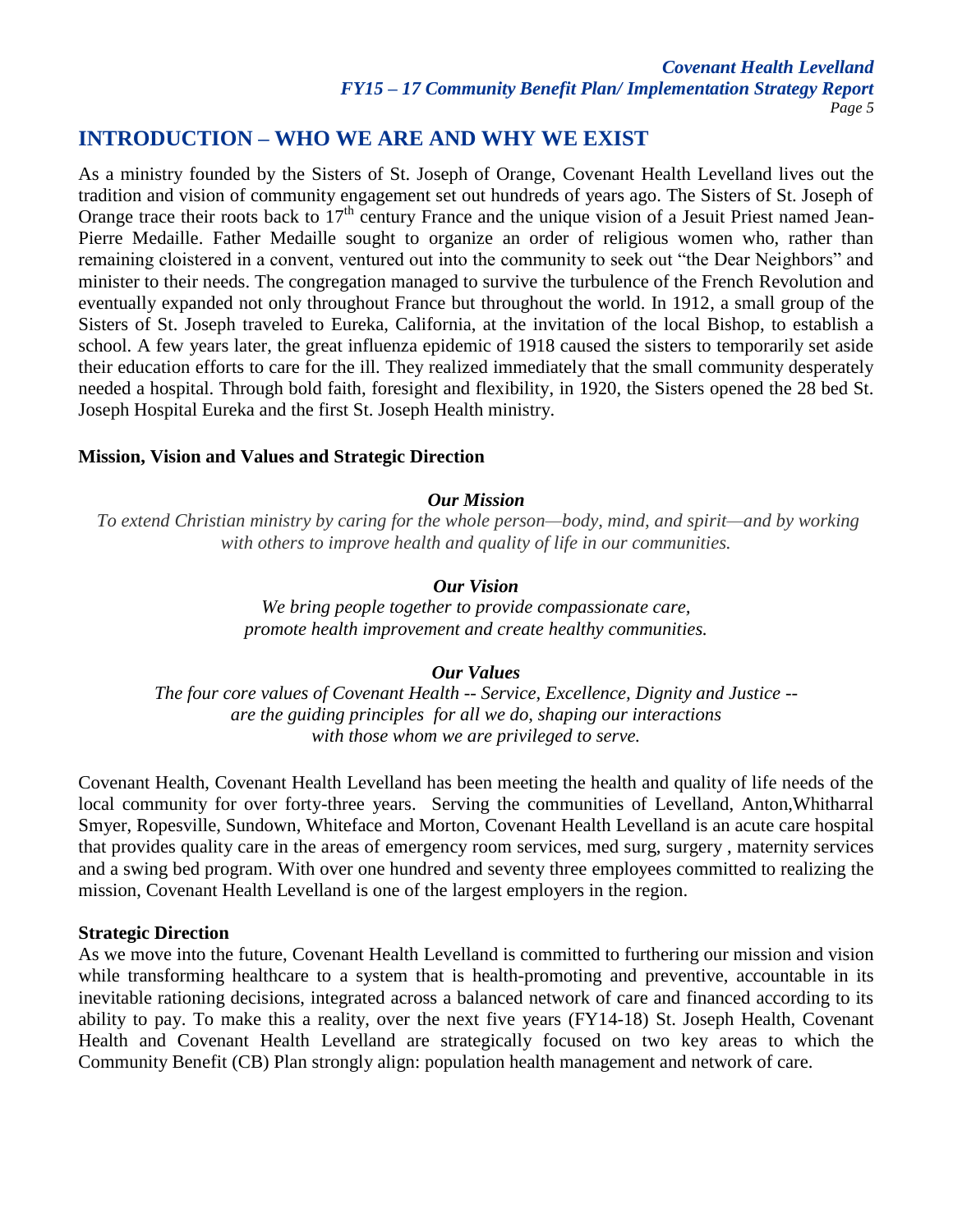## **ORGANIZATIONAL COMMITMENT**

Covenant Health Levelland dedicates resources to improve the health and quality of life for the communities it serves, with special emphasis on the needs of the economically poor and underserved. Each year Covenant Health (including Covenant Health Levelland) allocates 10% of its net income (net realized gains and losses) to the St. Joseph Health Community Partnership Fund. The 10% contributions are used to support Covenant Health Care for the Poor programs, to provide grant funding for local partner agencies, and to maintain reserves. Reserves are maintained to ensure the fund's ability to sustain programs into the future that assist low-income and underserved populations.

#### **Community Benefit Governance and Management Structure**

Covenant Health Levelland further demonstrates organizational commitment to the community benefit process through the allocation of staff time, financial resources, participation and collaboration. The Vice President of Mission Integration and the executive team are responsible for coordinating implementation of Texas Health and Safety Code provisions and Federal 501r requirements as well as providing the opportunity for community leaders and internal hospital Executive Management Team members, physicians and other staff to work together in planning and implementing the Community Benefit Plan.

#### **Senior Leadership**

CEO and other senior leaders are directly accountable for CB performance.

#### **Hospital Board of Trustees**

 Hospital Board serves as the governing body with direct oversight for all charitable program activities and ensure program alignment.

### **Hospital staff**

- Manages CB efforts and coordination between CB and Finance departments on reporting and planning.
- Manages data collection, program tracking tools and evaluation.
- Develops specific outreach strategies to access identified Disproportionate Unmet Health Needs (DUHN) populations.

### **Local Community**

- Partnership to implement and sustain collaborative activities.
- Formal links with community partners.
- Provide community input to identify community health issues.
- Engagement of local government officials in strategic planning and advocacy on health related issues on a city, county, or regional level.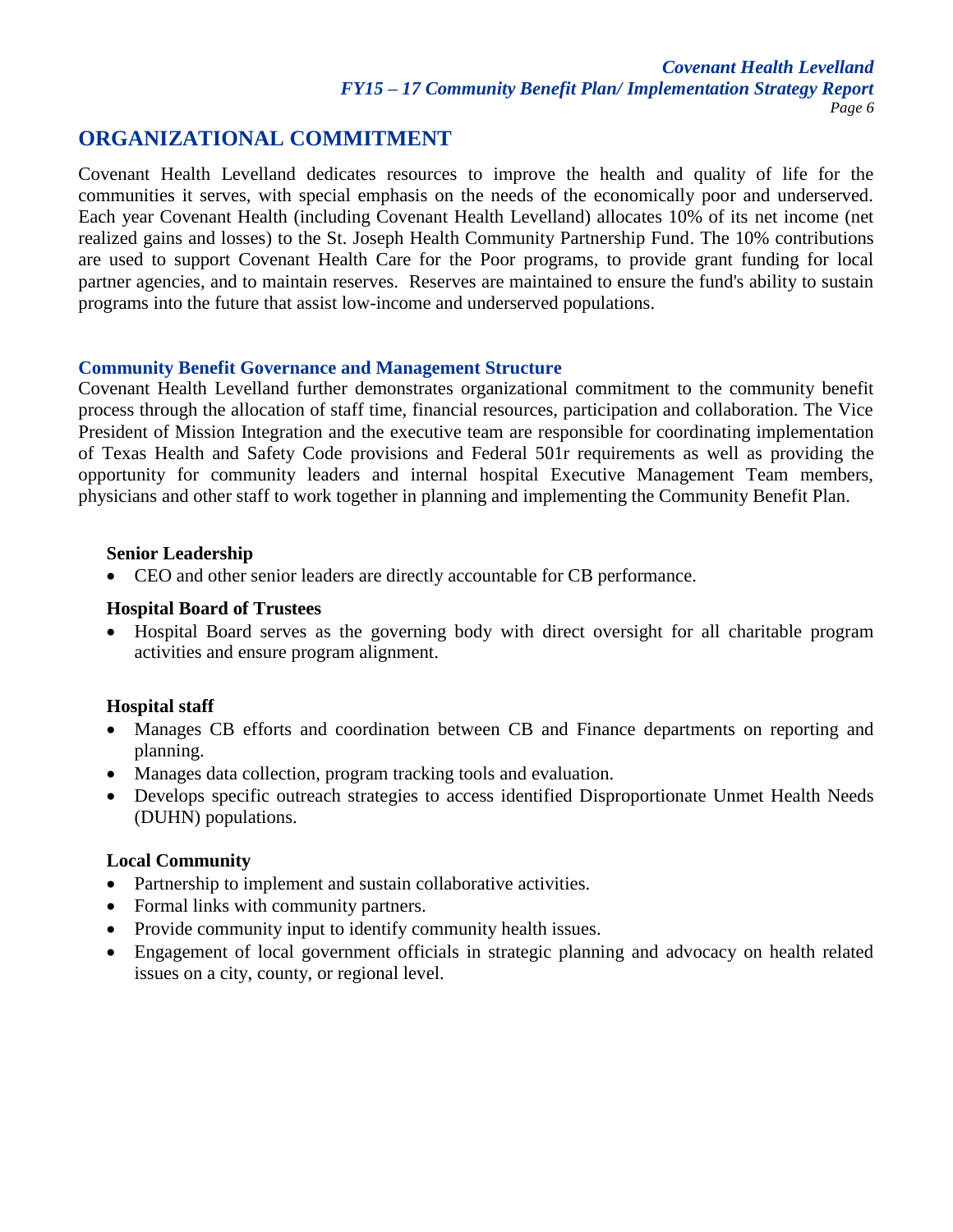## **COMMUNITY**

Covenant Health Levelland provides Hockley & Cochran communities with access to advanced care and advanced caring. The hospital's service area extends from Hwy.385 freeway in the north, Hwy 385 location in the south, HWY 114 location in the east and Hwy 114 location in the west. Our Hospital Total Service Area includes the cities of Levelland, Sundown, Smyer, Ropesville, Anton, Morton, and Whiteface. For a complete copy of Covenant Health Levelland FY14 CHNA click here: [http://www.chna.org.](http://www.chna.org/)

Covenant Health Levelland defined the Community Benefit Service Area based on demographics for Hockley and Cochran County. We have significant numbers of patients who reside in Hockley or Cochran County. Hockley and Cochran County receive their primary income from agriculture or oil based industries. Hockley County also serves as the site for South Plains Junior College. There is limited manufacturing in these counties

Hockley County has been designated a Health Professional Shortage Area for Primary Medical Care, Dental Care, and Mental Health Services. Cochran County has also been designated a Health Professional Shortage Area for Primary Medical Care, Dental Care and Mental Health Services. Both Hockley and Cochran counties have been designated a MUA(P).

|                           | <b>Hockley</b> | Cochran |  |
|---------------------------|----------------|---------|--|
| Population                | 23,530         | 3,016   |  |
| Average Income            | 51,054         | 40,406  |  |
| Residents with income     | 16.6%          | 15.0%   |  |
| below the federal poverty |                |         |  |
| level                     |                |         |  |
| Uninsured under 65yrs     | 27%            | 32.7%   |  |
| Medicaid                  | 5,182          | 984     |  |
|                           |                |         |  |
|                           |                |         |  |

#### **Demographics Hockley and Cochran County** (2013 Estimates US Census Bureau)

#### **DEFINITION OF THE COMMUNITY BENEFIT SERVICE AREA**

Our FY 12 – FY 14 Community Benefit Service Area (CBSA) address populations within both our primary service areas and secondary service areas. Rural areas tend to exhibit the characteristics of a high need area and by definition include a larger area with a relatively small population at specific centers. This makes it very difficult to determine variation on a census track or ZIP Code basis. In addition rural areas generally have more problems than urban areas in terms of a significant low income population, often larger minority communities and more elderly. These factors combined to produce a population that generally has a larger uninsured population. For this reason the assessment looked at both ZIP Codes and county-based populations, but determined the Community Benefit Service Area (CBSA) on a county basis.

**Primary CBSA**: Hockley County (ZIP Codes 79336, 79358, 79353, 79313) **Secondary CBSA:** Cochran County (ZIP Codes 79379 and 79346)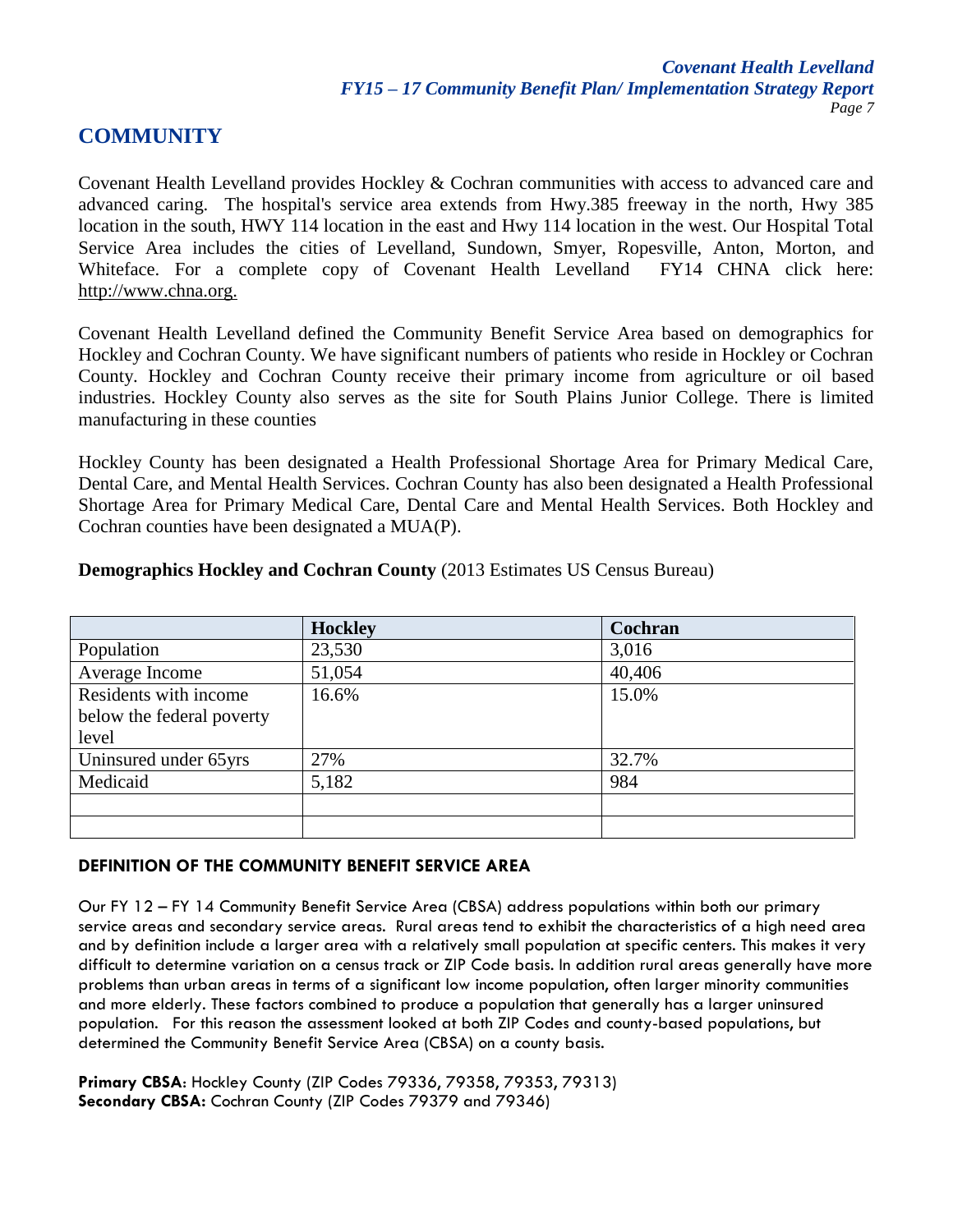#### *Covenant Health Levelland FY15 – 17 Community Benefit Plan/ Implementation Strategy Report Page 8*

The majority of the population is located in Levelland and the other service area communities with a hospital which are surrounded by large productive agriculture areas. 76% of the service area population is located in Levelland and 85% in Hockley County. The population in Hockley County has been fairly stable, although the population is expected to decline in the outlying counties near the New Mexico boarder and to the north. Slightly over 50% of the population Hockley County is White. Like most rural areas, the percent of the population identified as in poverty is larger than in Texas or the US. The total population has declined slightly since 2000, more rapidly in the secondary market of Cochran County.



Source: US Census Bureau and Claritas, Inc. for estimates and projections

In addition a larger (or about the same in Hockley County) percent of the Hispanic population speak Spanish at home as in the state as a whole. The Hispanic population ranges from 44% in Hockley County to about 55% in Cochran County, but the average for the service area continues to increase as the older white population declines and is replaced by younger Hispanics.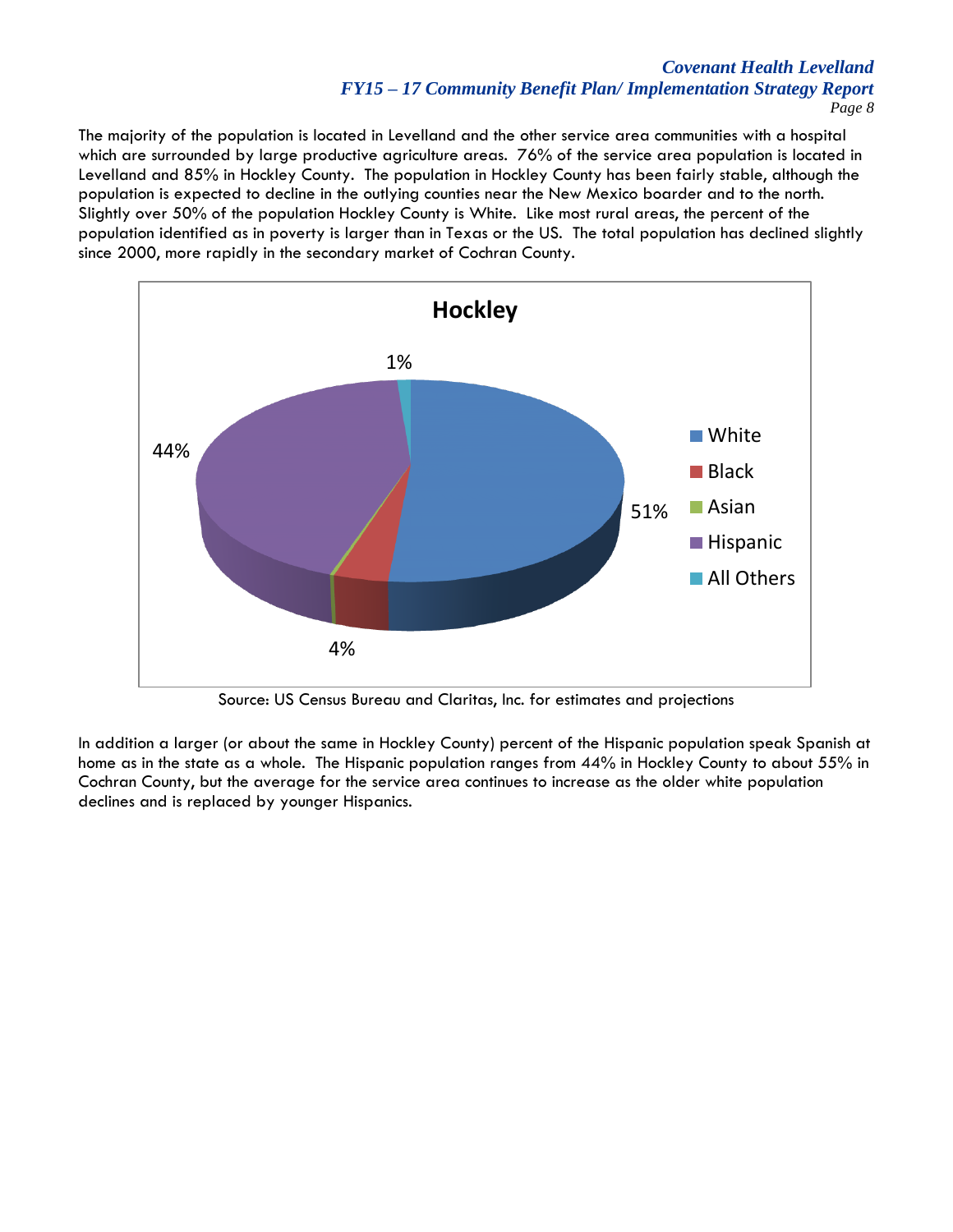*Covenant Health Levelland FY15 – 17 Community Benefit Plan/ Implementation Strategy Report Page 9*



Source: US Census Bureau and Claritas, Inc. for estimates and projections

All area counties have a higher elderly population than the state, with Bailey, Lamb and Cochran counties having the oldest populations in the area and being one and half times as high as the state. As the older population reaches the end of the life cycle, rural areas will see significant declines in population having a significant effect on medical practice in some of the rural communities.

#### **The Community Needs Index (CNI)**

The Community Needs Index (CNI) developed by Dignity Health (formerly Catholic Healthcare West (CHW)) and Solucient (an information products company) aggregates five socioeconomic indicators that contribute to health disparity (also known as barriers) including:

- o Income
	- **Elder poverty, child poverty and single parent poverty**
- o Culture
	- **Non-Caucasian Limited English**
- o Education
	- **Without HS diploma**
- o Insurance
	- Unemployed and uninsured
- o Housing
	- Renting percentage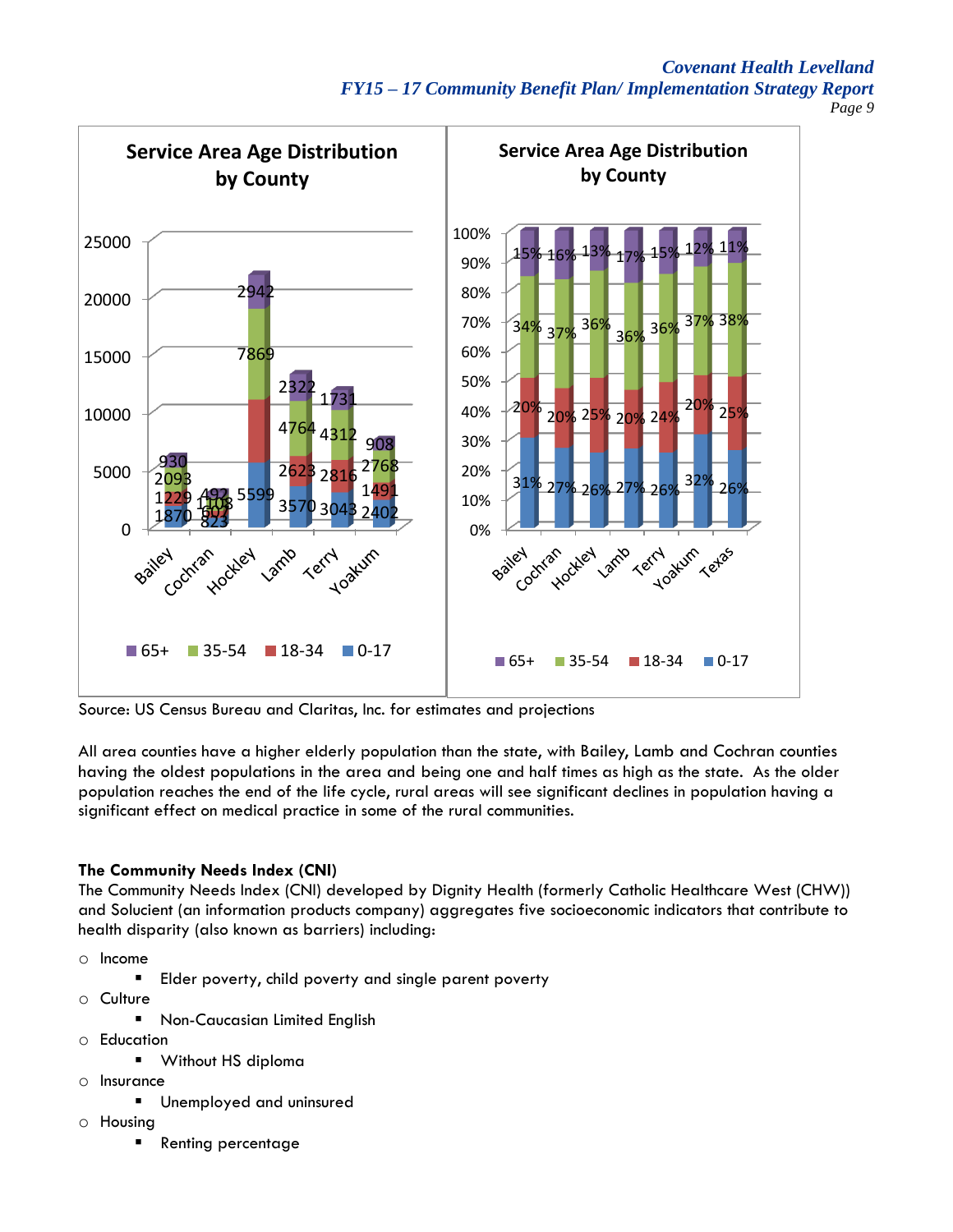This index suggests that the majority of the targeted zip codes in our primary CBSA and in our secondary CBSA fall into the highest need categories. Many of these communities are Medically Underserved Areas (MUA's) or Persistent Poverty Areas (PPA's) or both. The community need index shows a high level of need all across Hockley and Cochran Counties and all of the counties in the area. Rural areas tend to have much higher need index than urban areas and this appears to be true in the Levelland area.



Source: 2012 Dignity Health Community Need Index

An analysis of the service area based on the community needs index and a review of the demographic data for the service area suggests a region with a highly significant need all across the area. In an attempt to identify specific areas of higher need, a review of the economically disadvantage student populations from area school districts and individual campuses was reviewed. This information suggests a similar distribution of low income students all across the service area.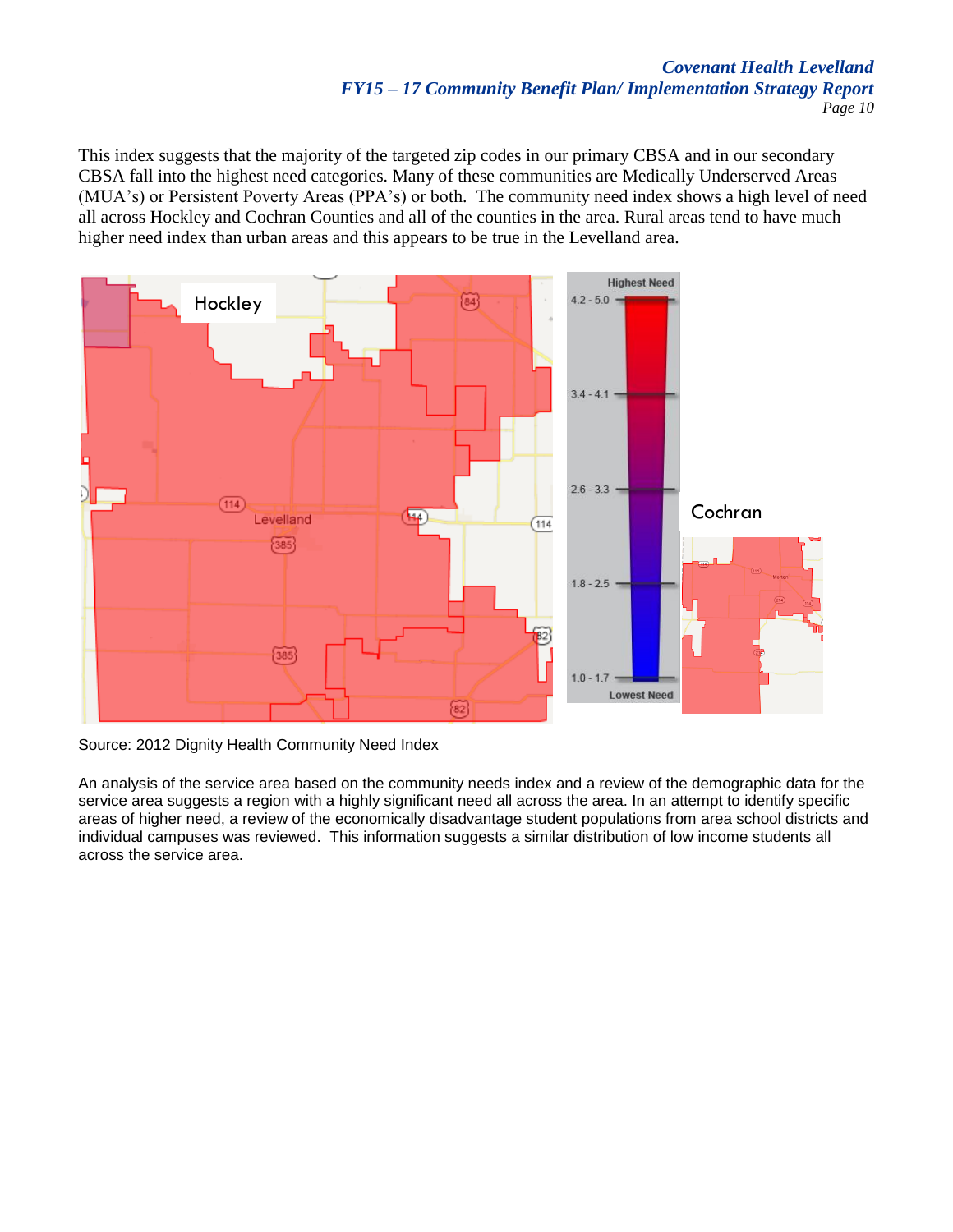#### *Covenant Health Levelland FY15 – 17 Community Benefit Plan/ Implementation Strategy Report Page 11*



70% 40% ∩ % Economic Disadv#

# **COMMUNITY NEEDS AND ASSESSMENT PROCESS**

### **Summary of Community Needs Assessment Process**

Covenant Health Levelland completed a needs assessment in 2013 and updated the CHNA in 2014. Identification of priority health issues for the broader community and economically poor in the primary service area was, completed in part, through community interviews, focusing on the health issues of concern to the local community. These interviews identified issues and needs for which there are no adequate resources (assets) in place by other providers to address those needs. Information from the interviews was used to select priority health issues and initiatives for Covenant Hospital Levelland for the FY 15-17 CB Plan/Implementation Strategies Report.

### **Secondary Data Collection and Analysis**

The demographic data for the service area were summarized through a contract with Greg Eastin, *Foresite Consulting*, to collect available secondary data, gather, summarize, and document key health issues based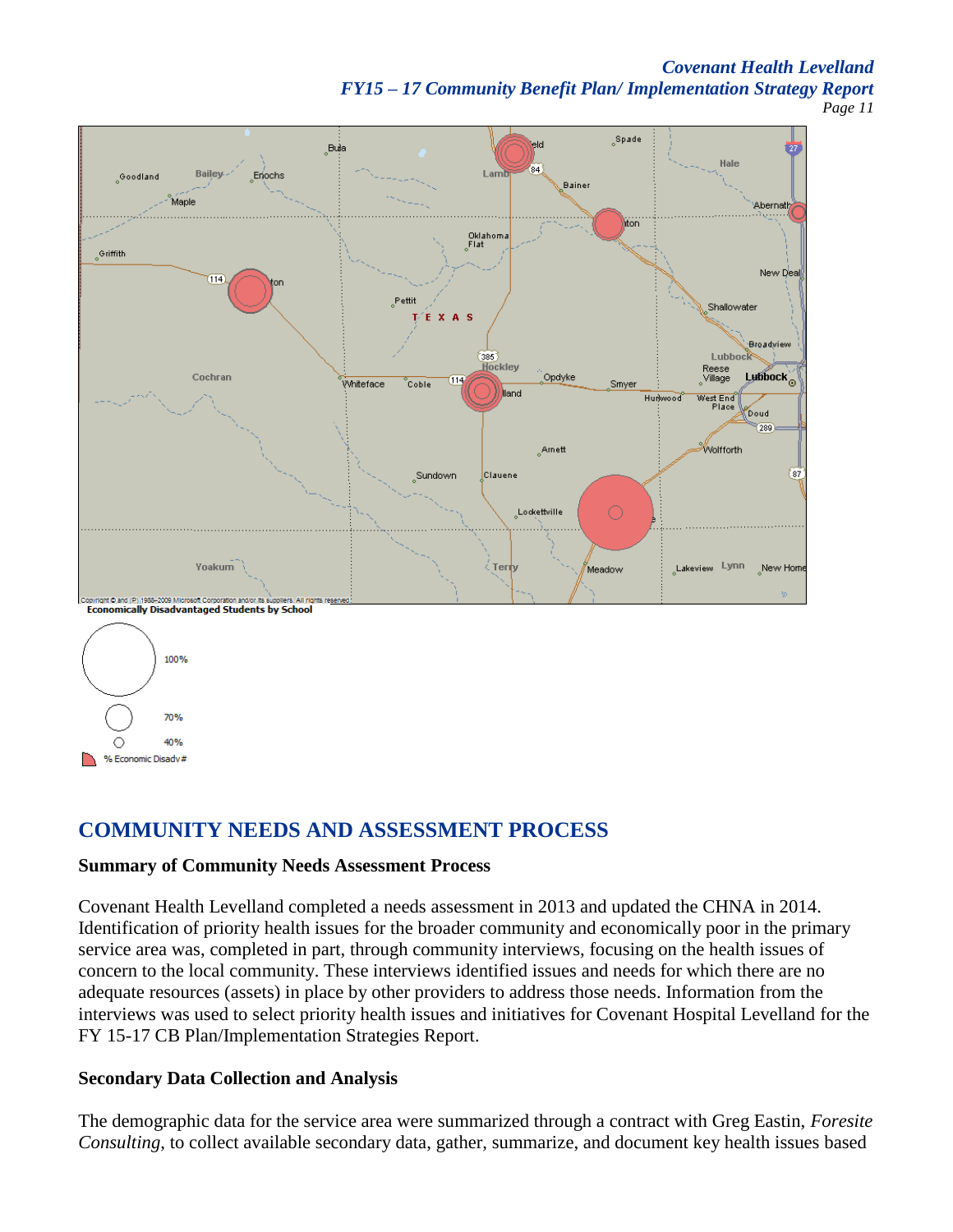on criteria (information to describe the service area and identify health needs and risks to the community) and prepare a summary report for use in primary data collection and interviews describing key health issues.

### **Select priorities for FY 15 -17 CB Plan/Implementation Strategies Report**

The Covenant Health Levelland staff, reviewed results of numerous interviews with Community Leaders, interviews with Levelland ISD Administration, and hospital leadership. In conjunction with the Covenant Health Levelland staff considered options, identified additional questions, and developed recommendations.

The prioritization criteria used was as follows:

- o Burden,
- o Scope,
- o Severity, or urgency of health needs
- o The estimated feasibility and effectiveness of possible interventions,
- o The health disparities associated with the needs, and/or
- o The importance the community places on the need.

#### **Develop a plan for each priority**

Staff engaged groups of consumers and residents through focus groups, surveys, and interviews to gather their perspective on needed approaches, strengths/weaknesses of current approaches, etc. Staff reviewed evidence about effective approaches to impacting the proposed outcomes and identified key strategies and activities.

### **Identification and Selection of DUHN Communities**

Communities with Disproportionate Unmet Health-Related Needs (DUHN) are communities defined by ZIP codes and census tracts where there is a higher prevalence or severity for a particular health concern than the general population within our ministry Service Area.

Communities with DUHN generally meet one of two criteria: *either* there is a high prevalence or severity for a particular health concern to be addressed by a program activity,  $or$  there is evidence that community residents are faced with multiple health problems and have limited access to timely, high quality health care.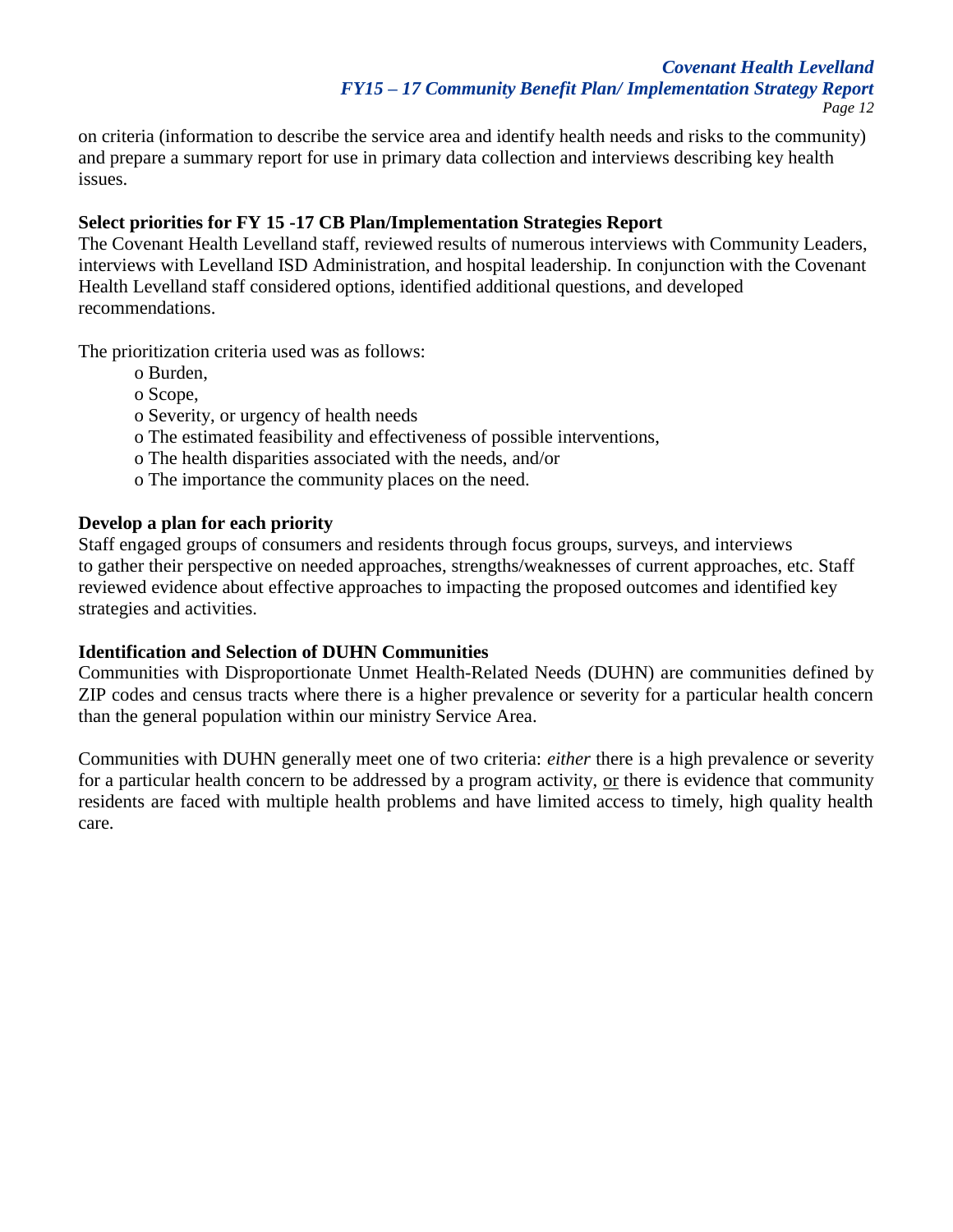The following table lists the DUHN communities/groups and identified community needs and assets.

| <b>DUHN Population Group or</b><br>Community                                                                                                        | <b>Key Community Needs</b>                                                                                                                                                                                                                                                                                                                                                               | <b>Key Community Assets</b>                                                                                                                                                                                                                                                                               |
|-----------------------------------------------------------------------------------------------------------------------------------------------------|------------------------------------------------------------------------------------------------------------------------------------------------------------------------------------------------------------------------------------------------------------------------------------------------------------------------------------------------------------------------------------------|-----------------------------------------------------------------------------------------------------------------------------------------------------------------------------------------------------------------------------------------------------------------------------------------------------------|
| <b>Primary CBSA: Hockley County</b><br>(ZIP Codes 79336,<br>9358, 79353, 79313)<br>Secondary CBSA: Cochran<br>County (ZIP<br>Codes 79379 and 79346) | Per capita income significantly lower<br>than state and U.S. averages<br>% Spanish as primary language the<br>same as or higher than state and U.S.<br>average<br>% of children below poverty level<br>higher than the state and U.S.<br>(excluding Cochran County)<br>$%$ of aged 65+ below the poverty<br>level higher in Hockley and Cochran<br>Counties than state and U.S. averages | Rural Hospitals and some clinics; Texas Agri-<br>life extension agent services; Congregations;<br>Public schools, Community group some<br>outreach and mobile services are provided<br>locally by agencies, hospitals (including<br>Covenant Health) and non-profit organizations<br>based out of Lubbock |

**DUHN Group and Community Needs and Assets Summary Table**

# **PRIORITIZED COMMUNITY HEALTH NEEDS**

The list below summarizes the prioritized community health needs identified through the FY14 Community Health Needs Assessment Process:

### **Summary Community Needs**

The list of prioritized community needs was developed as a result of community interview data, secondary data analysis including CHNA.org.

- **1. Access to medical care:** Access to all medical services was limited due the number of primary care providers which were significantly lower than Lubbock (see Access to Medical Care and Community Need for Medical Services later in the report)
- **2. Access to Preventive Care:** Hockley and Cochran County residents in the community interviews, especially in the Hispanic community, indicated that diabetes and other chronic diseases such as obesity were a major health problems and concerns and that education and training was limited and of interest not just to patients, but families with one or more patients in the community. Stroke, cancers and heart disease are also leading causes of deaths that could be prevented with appropriate interventions.
- **3. Dental Health**: Dental health is also a major concern being one of the leading causes of health problems among children. Although the local data is limited, the state has raised its standards for regular dental checkups, but only 6.2% of Hockley County Medicaid children meet the standard.
- **4. Suicide**: Age‐adjusted suicide for Hockley County residents is almost twice (19.9) what it is in Texas (10.99). There was no data available for Cochran County.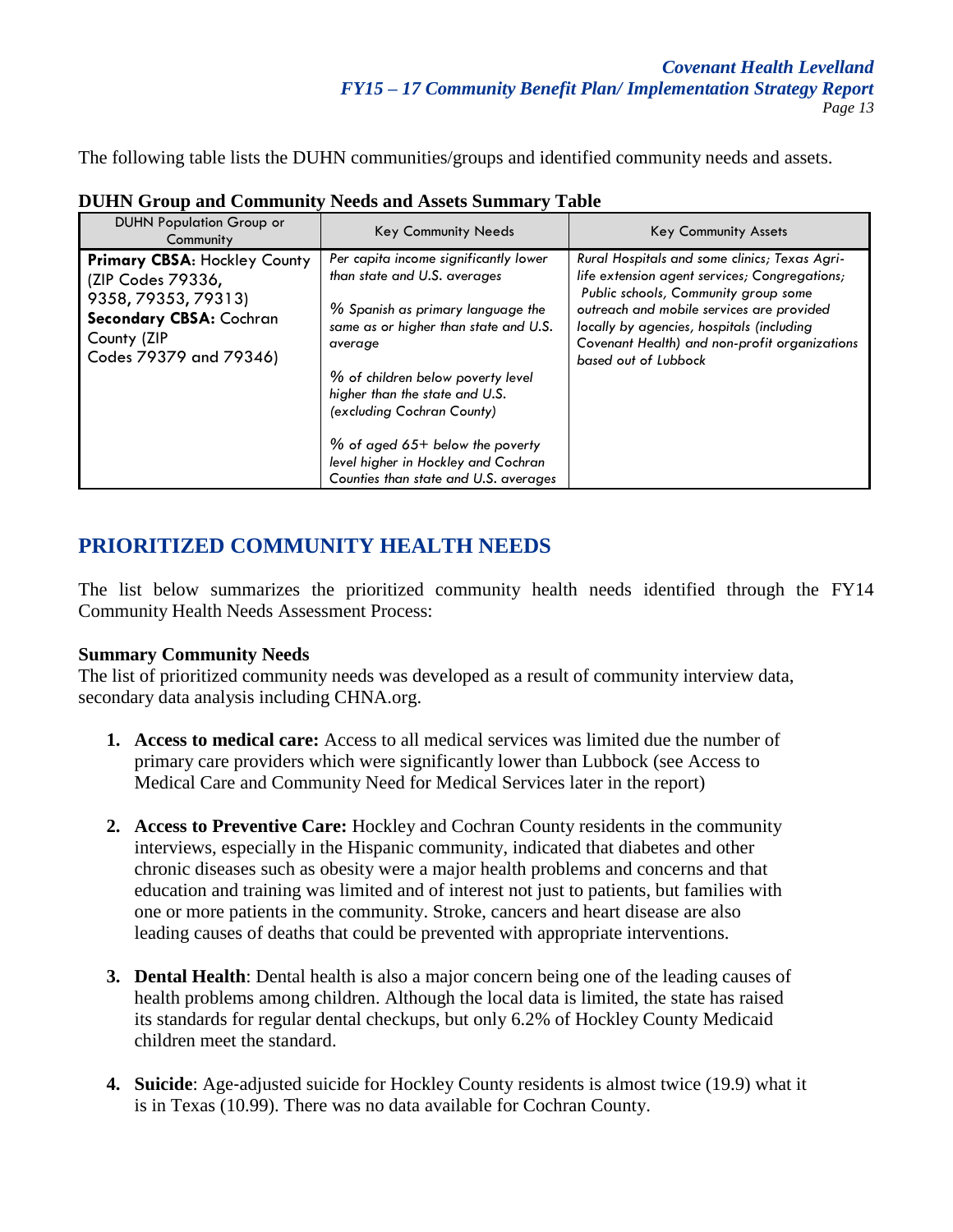- **5. Sexually Transmitted Diseases (STD): :** Results from CHNA.org indicate that the rate of chlamydia cases in Hockley County is 472.90 per 100,000 residents, as compared to 435.53 in Texas and 406.89 in the United States. This data points to a need for intervention in STD education and prevention.
- **6. Diabetes and Chronic Disease education**: Overall chronic disease education was identified by community residents as a community need.
- **7. Linguistic isolation**: Based on CHNA.org core indicators report, Hockley County reports linguistic isolation for communities who need resources to ensure access and integration to mainstream community.
- **8. Premature Death**: Hockley County has a worse rate of Years of Potential Life Lost when compared to Texas and U.S. In addition, Cochran County has a much high rate of motor vehicle accident related deaths as compared to Hockley County and the state of Texas. There are furthermore, racial/ethnic disparities in the rate of mortality due to chronic disease.
- **9. Teen Births:** Results from CHNA.org point to a larger rate of teen pregnancy in Hockley and Cochran Counties compared to Texas and National rates. Also, in Hockley County Hispanics have more than twice the rate of births by teen mothers ages fifteen to nineteen as compared to their White counterparts.

**Access to health care**: According to 2012 County Health Rankings, 27% of Hockley County residents and 33% of Cochran County residents are uninsured, compared to a 26% uninsured rate in Texas.

- **10. Obesity:** The rate of obesity is higher in both service area counties than the state and nation. Both national and regional data suggests this is a significant problem for children in the area also.
- **11. Nutrition and fitness education**: Based on community input, residents reported the need for more nutrition and fitness education opportunities.

### **12. Community living in food deserts**

**13. Lack of Transportation to Health and Human Services**: A number of residents and providers noted the lack of transportation as a barrier to access in the community.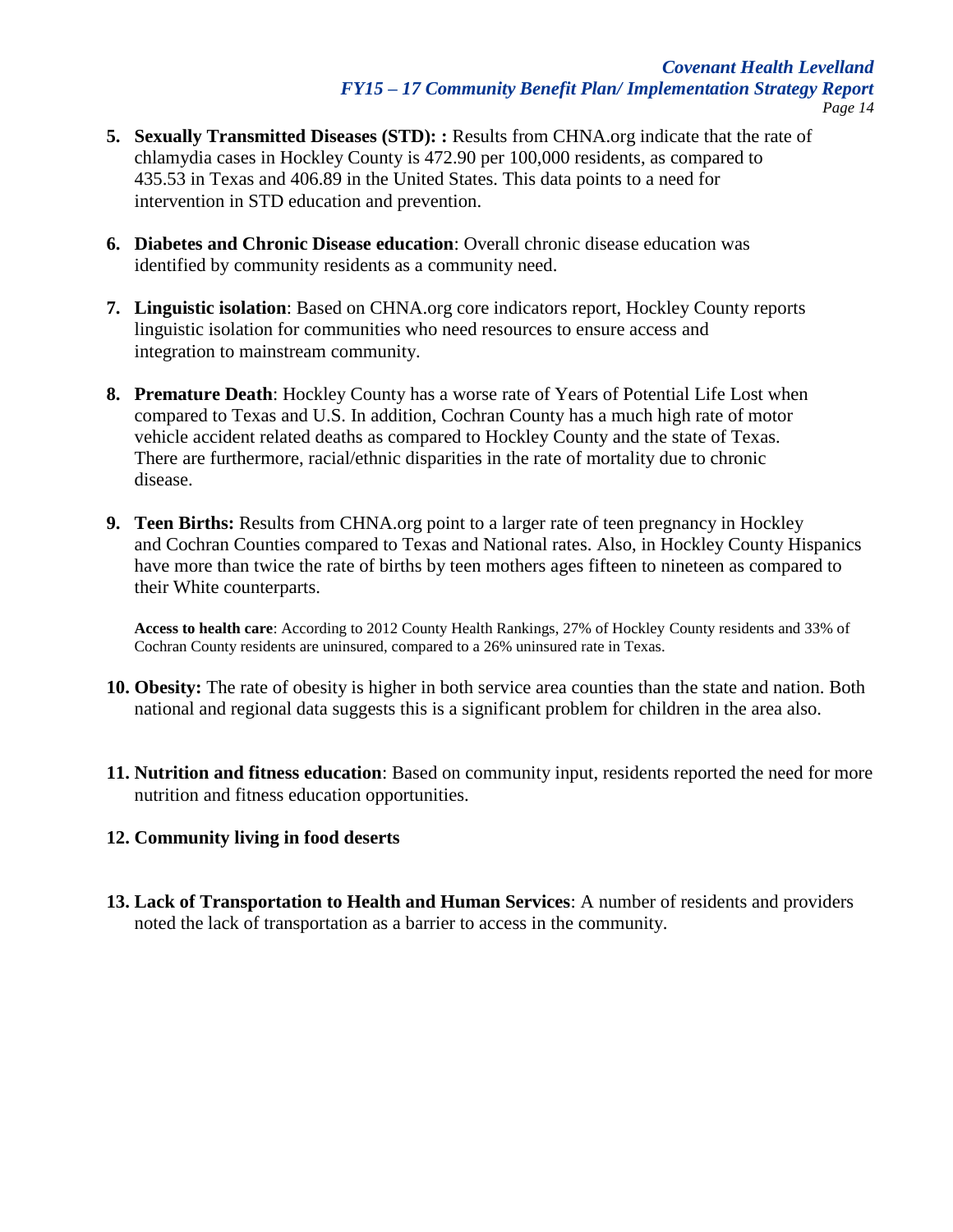## **COMMUNITY BENEFIT PLAN**

### **Summary of Community Benefit Planning Process**

The FY15-17 CB Plan was developed in response to findings from the FY14 Community Health Needs Assessment and is guided by the following five core principles:

- **Disproportionate Unmet Health-Related Needs:** Seek to accommodate the needs to communities with disproportionate unmet health-related needs.
- **Primary Prevention:** Address the underlying causes of persistent health problem.
- **Seamless Continuum of Care:** Emphasis evidence-based approaches by establishing operational between clinical services and community health improvement activities.
- Build Community Capacity: Target charitable resources to mobilize and build the capacity of existing community assets.
- **Collaborative Governance:** Engage diverse community stakeholders in the selection, design, implementation, and evaluation of program activities.

Identified health needs were presented to and discussed with community health leaders from the Levelland area, including, Covenant Levelland Physicians, internal Covenant Health Levelland Department Directors, Levelland Independent School District Administration and the School Health Advisory Committee. The feedback received from these groups combined with the secondary data analysis helped shape the final priorities.

### **Required Elements:**

- All priorities will be focused on the economically poor within the primary service area for Covenant Health Levelland.
- Local secondary and primary data have identified this problem as affecting a substantial number of persons in Covenant Health Levelland's service area.
- Local secondary and primary data and national evidence have identified this problem as an important one in affecting resident's health status.
- Available local resources to address the problem are not adequate and the issue can be effectively addressed within the CHL mission, vision, and values.

## **Additional Considerations:**

- Internal alignment within Covenant Health
- Focus on this area will help Covenant Health Levelland Emergency Department and inpatient services provide the services needed to address needs at appropriate intensity of care and thus reduce charity care costs. Also assist patients with no family physician to find a medical home for a more seamless continuum of care.
- Focus on this area will help Covenant Health Levelland Physicians to provide the services needed for the economically poor in its practice and thus reduce charity care
- $\bullet$  costs
- Focus on this area will help Covenant Health Levelland insure that the economically poor receive services in areas of Covenant Health Levelland clinical excellence
- Focus on this area will help Covenant Health Levelland address other strategic priorities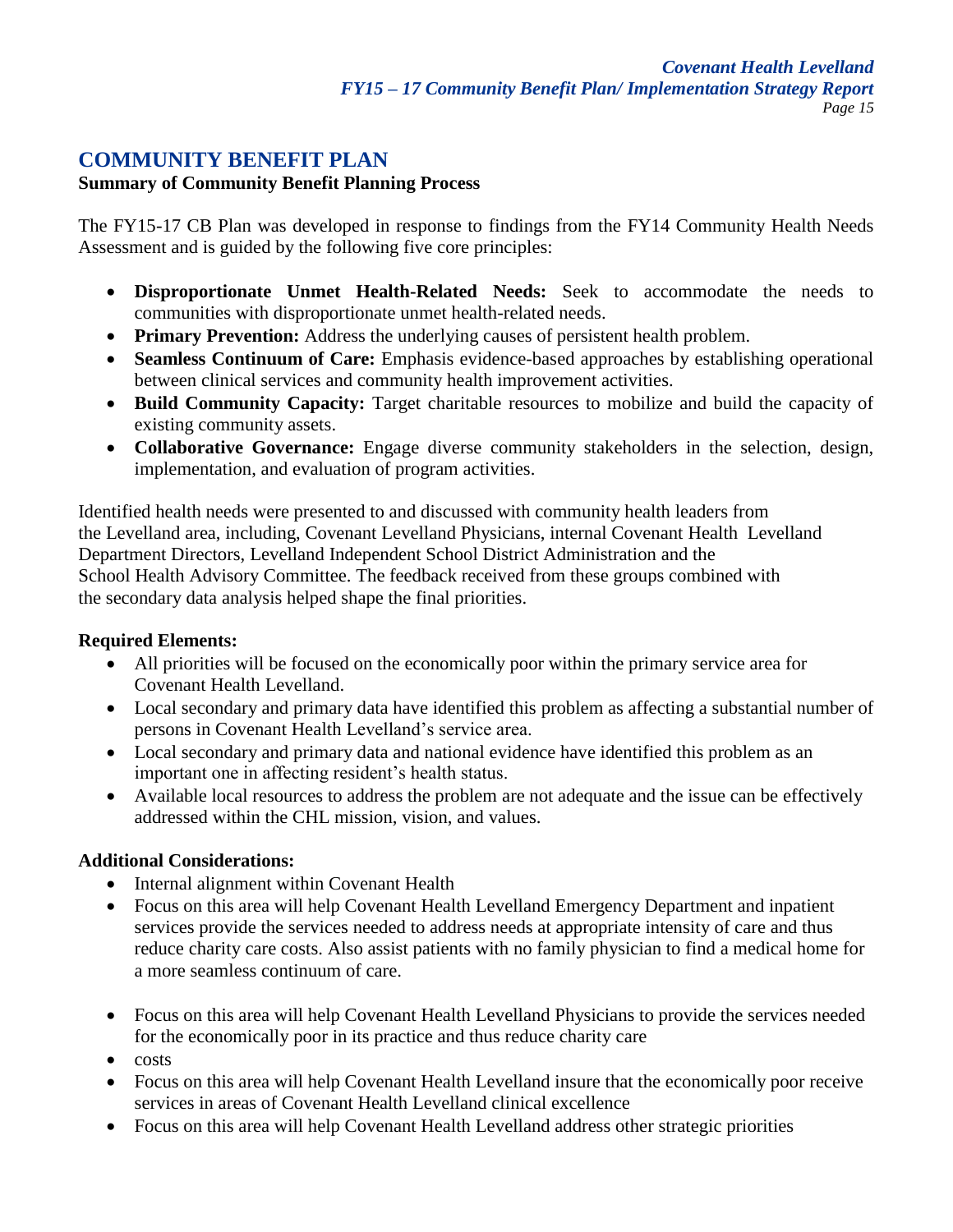- Community perception: Other community service providers agree that there is a need for additional services and providers
- Other community service providers support Covenant Hospital being a provider in this arena

Based on review of prioritized significant health needs and a thoughtful priority setting process, Covenant Health Levelland will address the following priority areas as part of its FY15-17 CB Plan:

- 1. Dental Sealant Program for Third Graders
- 2. Suicide Prevention Program
- 3. Pre-Natal Education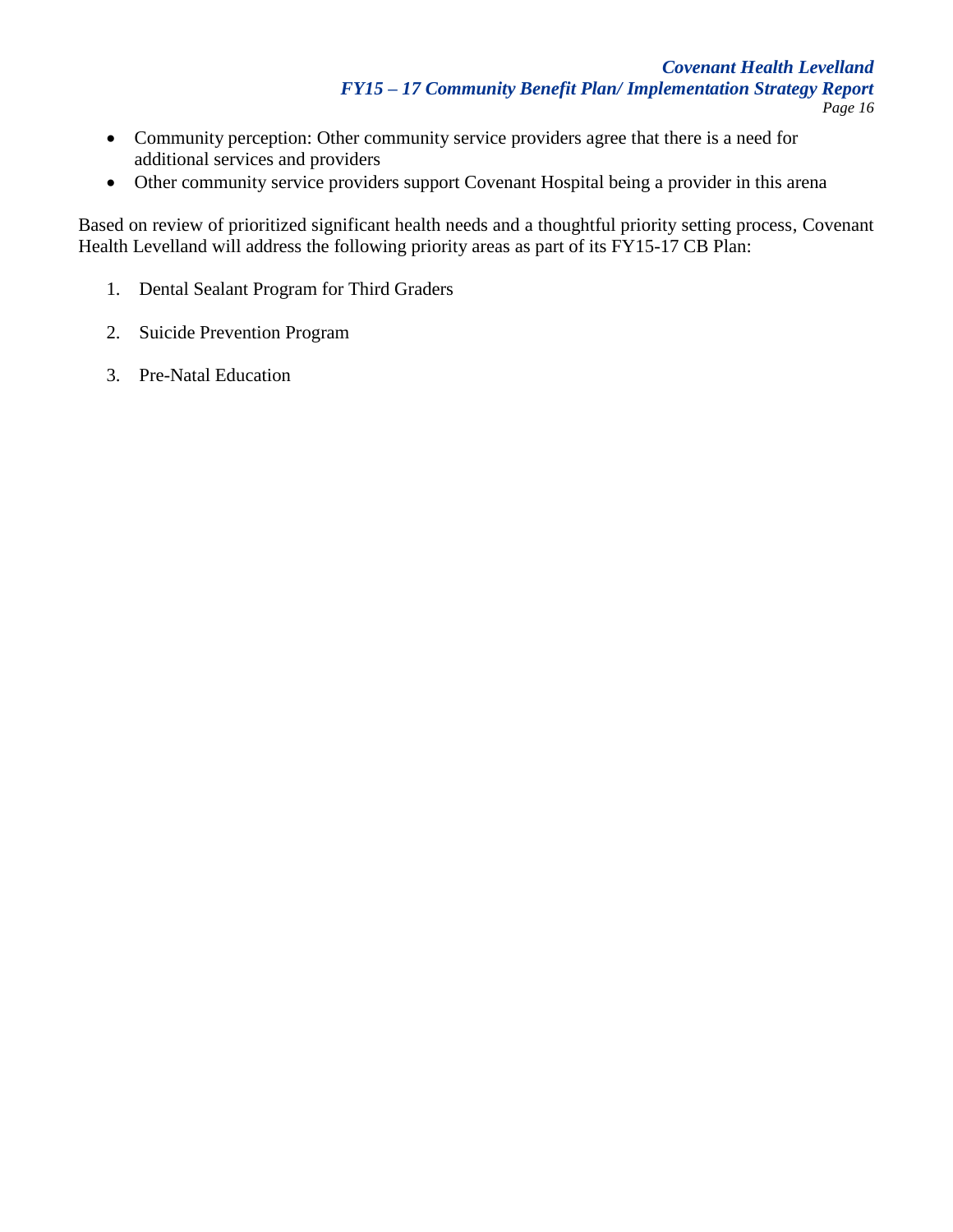## **Addressing the Needs of the Community: FY15 –17 Key Community Benefit Plan**

#### **Evaluation**

Covenant Health Levelland will monitor and evaluate strategies listed below for the purpose of tracking progress on the implementation of those strategies and document anticipated impact. Evaluation efforts to monitor each strategy will include the collection and documentation of strategy measures, number of partnerships made, percent improvement in health-related metrics, including behavioral and health outcomes as appropriate.

#### **Initiative: The Dental Sealant Program for 3rd Graders**

**Goal (anticipated impact):** To improve the oral health of the children enrolled in third grade at Hockley and Cochran Counties Schools by reducing cavities.

**Outcome Measure:** The percent of 3rd graders in Hockley and Cochran Counties in need of sealants who receive them.

#### **Strategies:**

- 1. Establish an understanding with Local School Districts granting permission to provide dental exams for dental sealants for 3rd graders.
- 2. Screen 3rd grade children for oral health issues.
- 3. Strengthen 3rd graders knowledge and skills about oral hygiene through information provided to the students the day of the dental exams and sealant application.

**Key Community Partners:** Covenant Health Community Outreach Dental Program, Local Dentists, Local School Districts in Hockley and Cochran Counties

### **Initiative: Suicide Prevention Program**

**Goal:** To Provide the Community Information that will help reduce the number of Suicides in Hockley County.

**Outcome Measure:** A Reduction in the number of Suicides in Hockley County/

### **Strategies:**

- 1. Provide a Suicide Prevention Conference open to the entire community.
- 2. Provide Information on the Warning Signs of Suicide
- 3. Provide Information on the Question, Persuade, and Refer (QPR) Method for the lay community to provide help to a suicidal person to get professional counseling.

**Key Community Partners:** Licensed Professional Counselors, South Plains Rural Health, South Plains Community Action, The CHAMPS Program, Levelland ISD, South Plains College, The Faith Community, Levelland Law Enforcement, Catholic Family Services, Boy Scouts and Girl Scouts.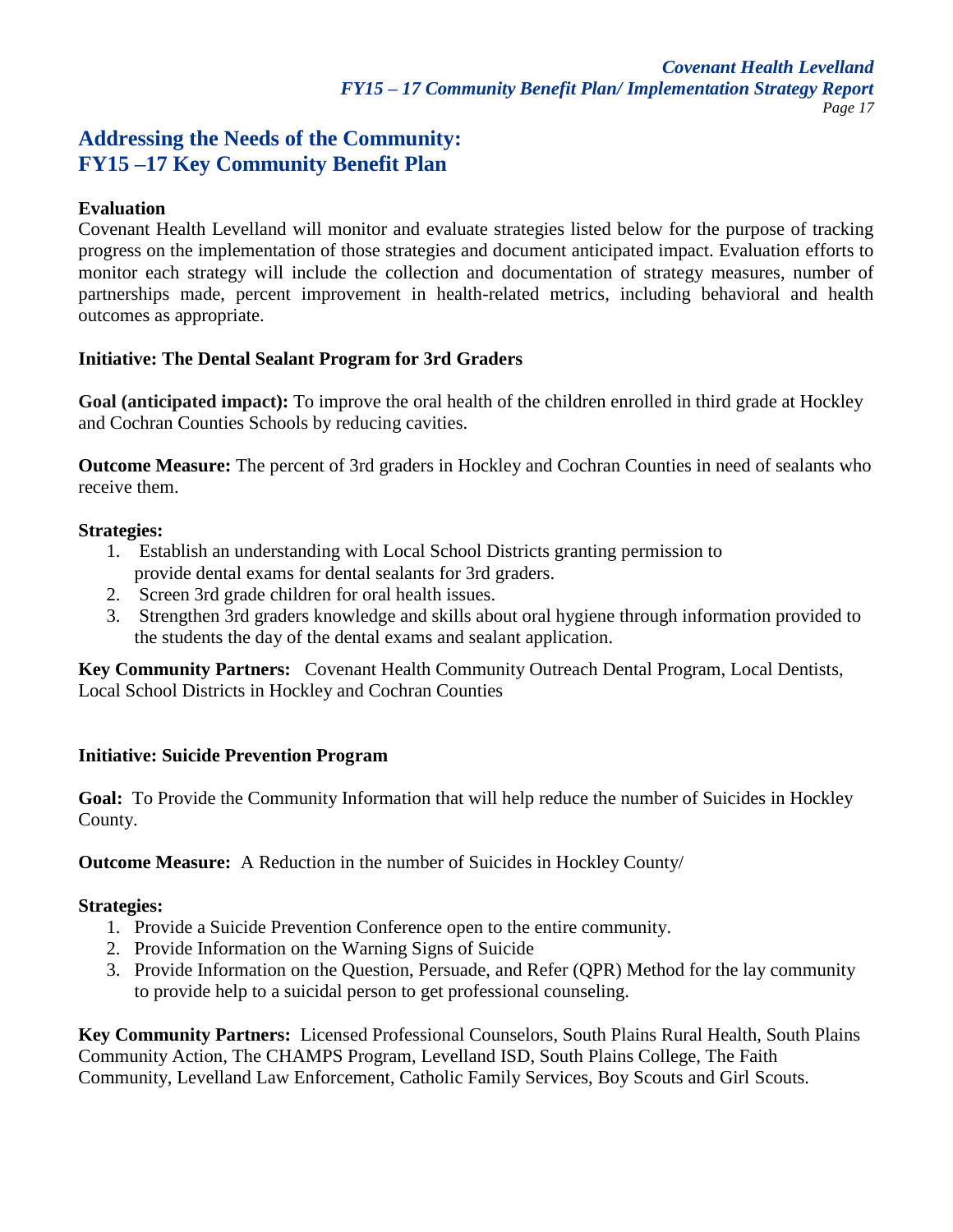### **Initiative: The Stork's Nest Pre-Natal Education Program**

#### **Goal:**

To Provide Free Pre-Natal Education to Pregnant Women and Teens in Hockley and Cochran County

#### **Outcome Measure:**

To Increase Class Attendance by 10% in 2015.

### **Strategies:**

- 1. Increase Radio Marketing on KLVT Radio.
- 2. Increase Newspaper Marketing in the Levelland News Press Newspaper.
- 3. Collaborate with Levelland ISD and all schools in Hockley & Cochran County to Advertise the Stork's Nest Program Classes to encourage pregnant teens to attend.
- 4. Provide information to Cochran County Physicians about the Stork's Nest Program.
- 5. Contact South Plains Rural Health to encourage attendance to the Stork's Nest Program.

**Key Community Partners:** KLVT Radio, The Levelland News Press, Levelland ISD and schools in Hockley & Cochran County,

Cochran County Physicians, South Plains Rural Health.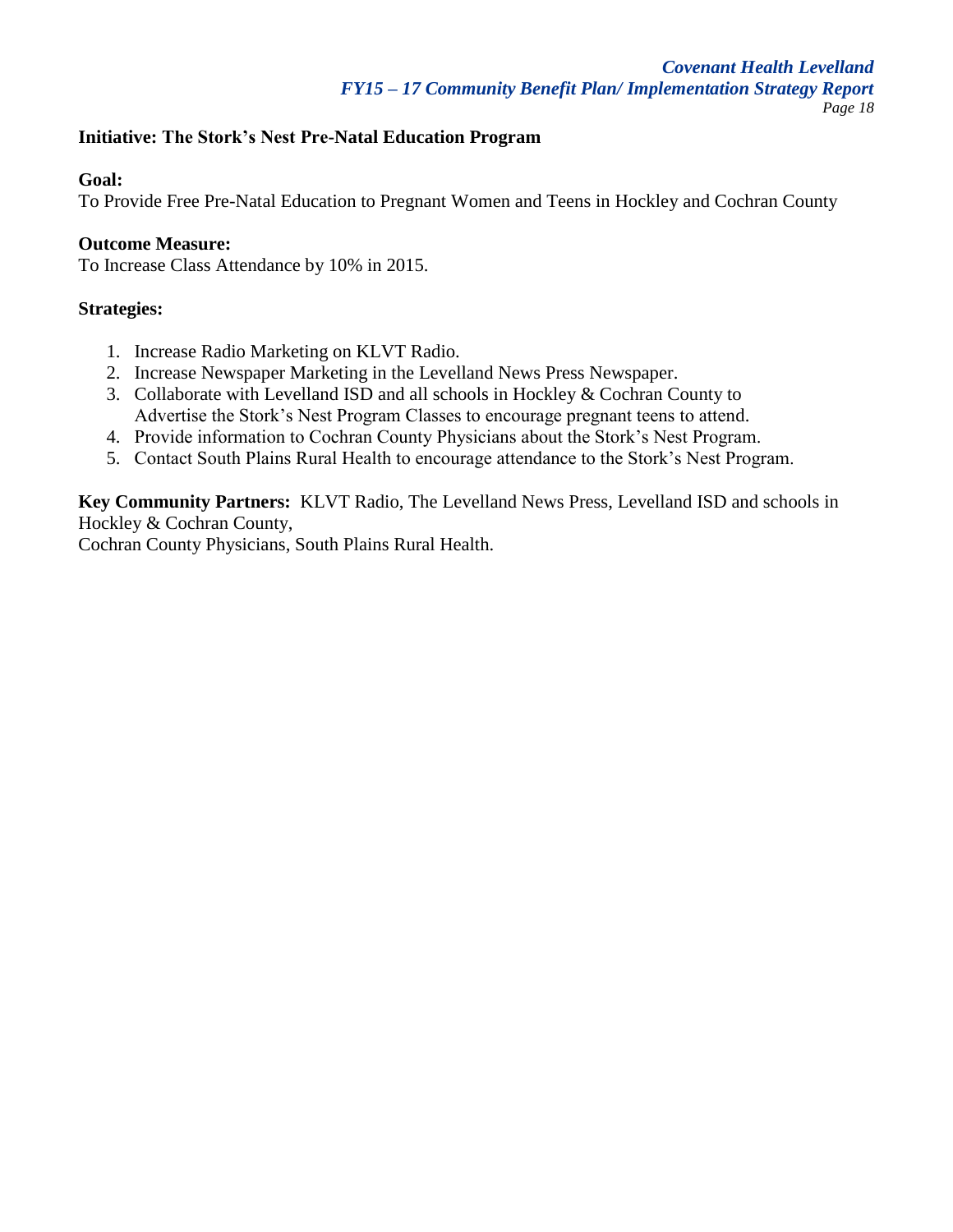# **Planning for the Uninsured and Underinsured**

#### **Patient Financial Assistance Program**

Our mission is to provide quality care to all our patients, regardless of ability to pay. We believe that no one should delay seeking needed medical care because they lack health insurance. That is why we have a Patient Financial Assistance Program<sup>1</sup> that provides free or discounted services to eligible patients.

One way Covenant Health Levelland informs the public of the Patient Financial Assistance Program is by posting notices. Notices are posted in high volume inpatient and outpatient service areas. Notices are also posted at locations where a patient may pay their bill. Notices include contact information on how a patient can obtain more information on financial assistance as well as where to apply for assistance. These notices are posted in English and Spanish and any other languages that are representative of 5% or greater of patients in the hospital's service area. All patients who demonstrate lack of financial coverage by third party insurers are offered an opportunity to complete the Patient Financial Assistance application and are offered information, assistance, and referral as appropriate to government sponsored programs for which they may be eligible.

### **Medicaid and Other Local Means-Tested Government Programs**

Covenant Health Levelland provides access to the uninsured and underinsured by participating in Medicaid, and other local means-tested government programs.

<sup>&</sup>lt;sup>1</sup> Information about Covenant Health Levelland Financial Assistance Program is available http://www.covenanthospitallevelland.org/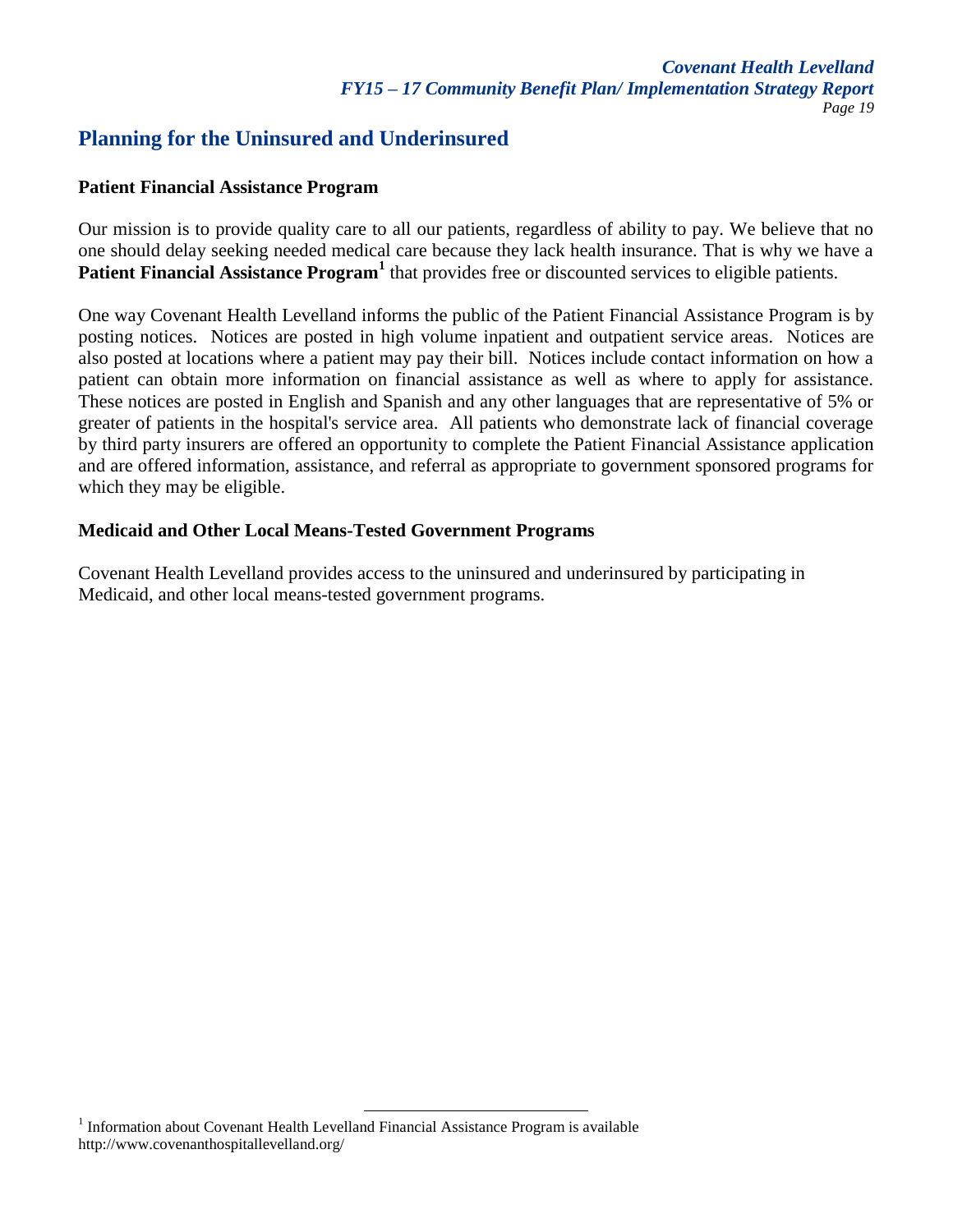# **Other Community Benefit**

In addition to the preceding priority areas, Covenant Health Levelland plans to provide other community benefit programs responsive to the health needs identified in the 2014 CHNA. Community Benefit programs listed below only includes additional Community Services for the Low-income and Broader Community that have not been previously covered in this CB Plan/Implementation Strategy Report.

| <b>Initiative</b><br>(community need<br>being addressed): |                                          | <b>Program</b>                           | <b>Description</b>                                                                                                                                       | <b>Target Population</b><br>(Low Income or<br><b>Broader</b><br>community) |
|-----------------------------------------------------------|------------------------------------------|------------------------------------------|----------------------------------------------------------------------------------------------------------------------------------------------------------|----------------------------------------------------------------------------|
|                                                           | Food insecurity                          | <b>Hospital Food</b><br>Drive            | <b>Covenant Heath Levelland Employees</b><br>donate Food to the Hockley County Food<br>Box for the Hungry in our Community                               | Low-income<br><b>Senior Citizens</b><br>Children &<br>Families             |
| 2.                                                        | Share the<br><b>Warmth Coat</b><br>Drive | Coat Drive for<br>Adults $&$<br>Children | Covenant Hospital Levelland serves as a<br>Collection Station for the Community to<br>bring Warm Coats, Gloves & Hats for the<br>Needy in our Community. | <b>Broader</b><br>Community                                                |
|                                                           | 3. Prostate<br>Screening Clinic          | Prostate<br>Screening for<br>Men         | Free Prostate Screening Exam available to<br>Men in our Community to detect Prostate<br>Cancer.                                                          | <b>Broader</b><br>Community                                                |
| 4.                                                        | Diabetes<br>Education                    | <b>Diabetes</b><br>Education<br>Seminar  | Annual event co sponsored with the<br>Texas Agri Life Extension Office to<br>provide information to Diabetic Patients.                                   | <b>Broader</b><br>community                                                |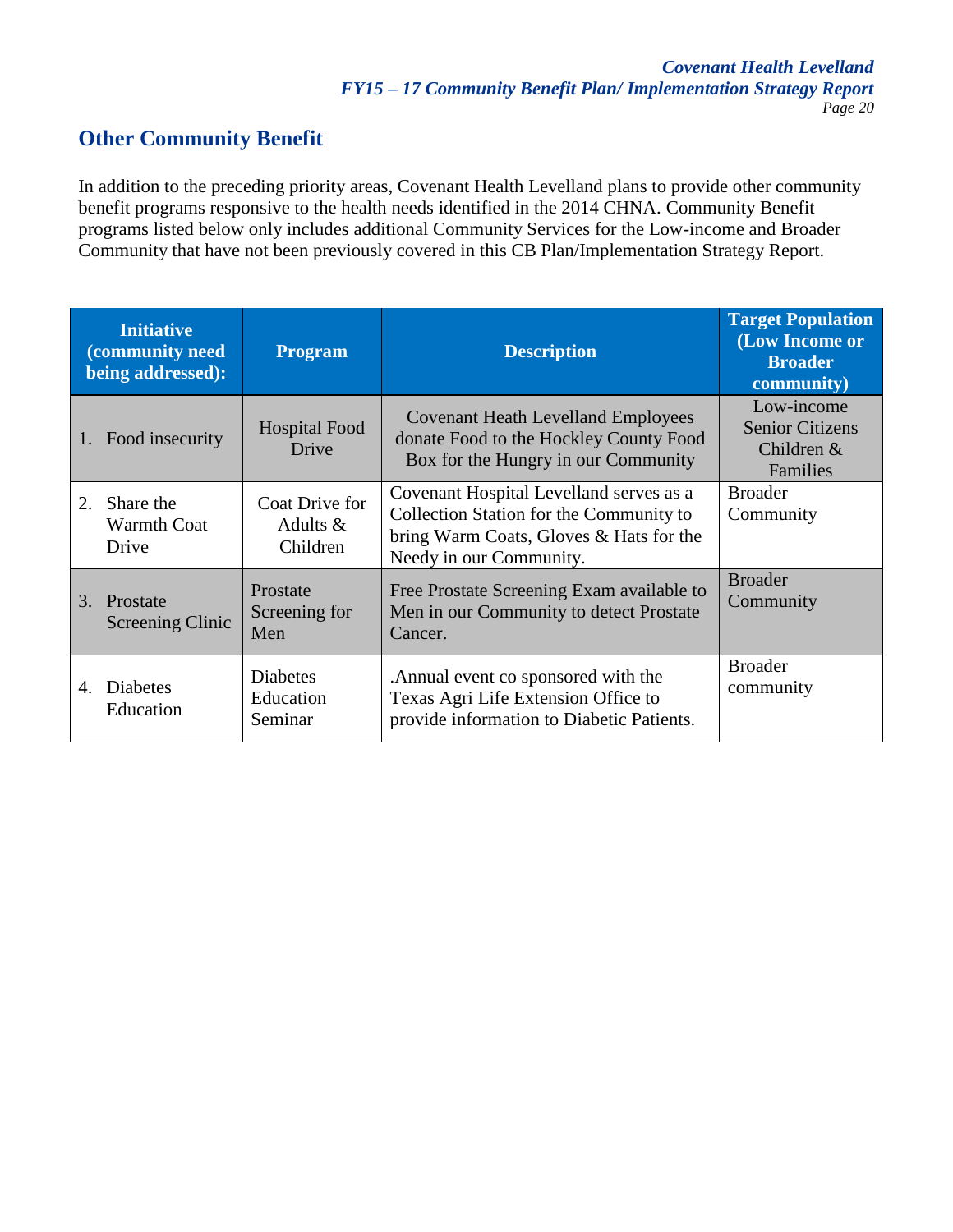# **Needs Beyond the Hospital's Service Program**

The following community health needs identified in the ministry CHNA will not be directly addressed through programming or funding and an explanation is provided below:

- Sexually Transmitted Diseases
- Premature Death
- Obesity
- Community living in Food Deserts
- Lack of Transportation to Health & Human Services
- $\bullet$

Covenant Health Levelland will collaborate with South Plains Rural Health, South Plains Community Action, Texas Agri-Life Extension and other local Non Profit Social Service that address aforementioned community needs, to coordinate care and referral and address these unmet needs.